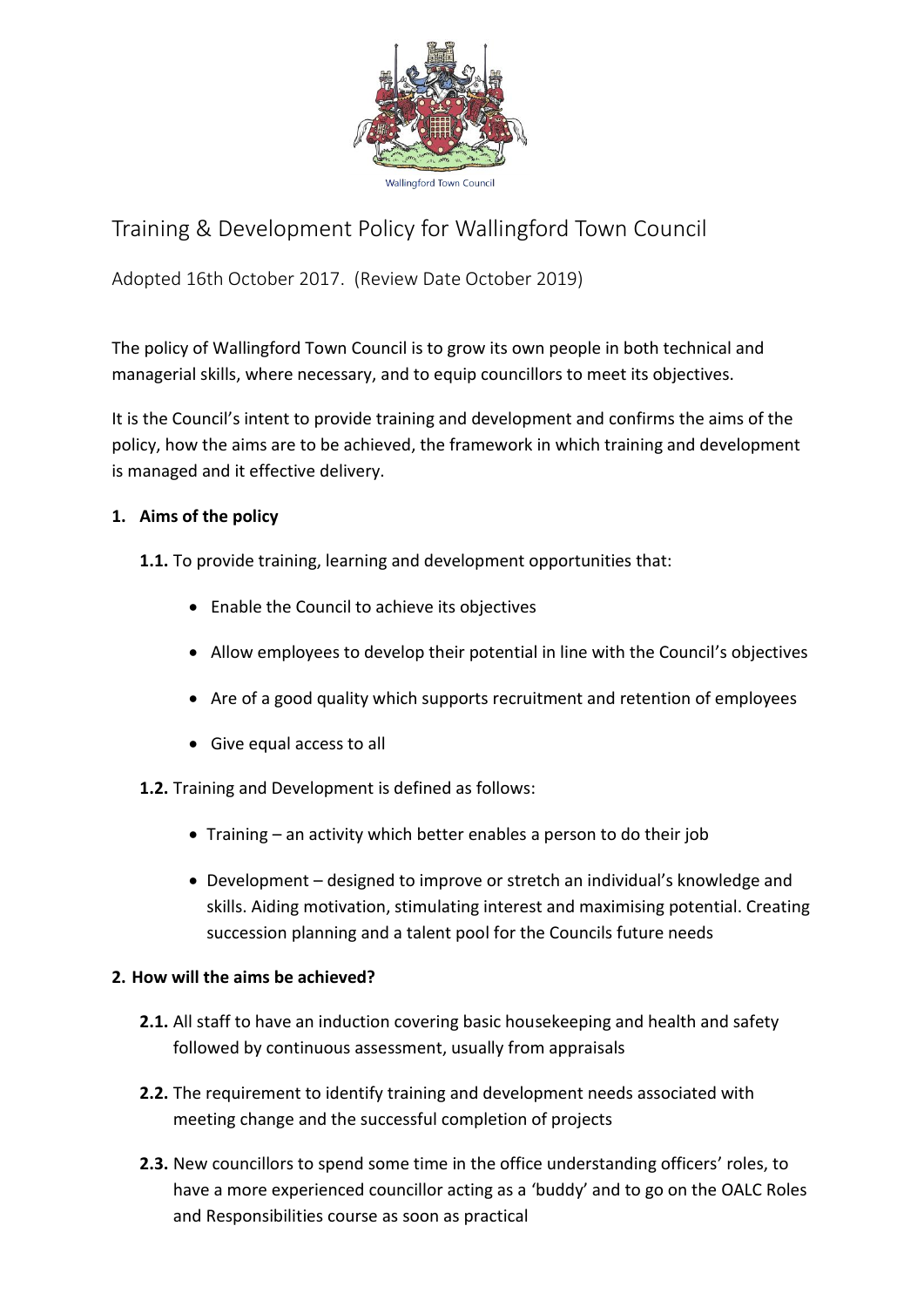- **2.4.** Provide a wide range of range of learning and development opportunities to reflect employees' different styles of learning, their capabilities and backgrounds
- **2.5.** Develop managers in line with agreed performance standards that reflects the culture and direction the Council and equip managers to perform their role competently
- **2.6.** Provide appropriate consideration to time, resource and support to enable employee to meet their development plan
- **2.7.** Budget for training in the estimates each year
- **2.8.** Evaluate training and development at the Personnel Committee at least 6 monthly

#### **3. Appraisals**

- **3.1.** All staff to have an annual appraisal carried out by their line manager
- **3.2.** Past performance to be reviewed and future objectives agreed
- **3.3.** As part of the appraisal all staff will have a training and development plan that considers the short and long-term needs of the individual, their team and the Council

#### **4. Personal Development Plans**

- **4.1.** Each employee will have a personal development plan agreed at their appraisal. The personnel development plan reflects the training and development needs of the individual employee.
- **4.2.** The plan needs to include, the need identified, the means by which this will be achieved, the timescale and how progress will be identified.

#### **5. Management of Training and Development**

- **5.1.** The training should be relevant to the employees' role
- **5.2.** Line managers need to check the budgets available with the RFO before confirming and arranging training
- **5.3.** Funds outside of this need to be approved by council in line with Standing Orders

#### **6. Evaluation of delivery**